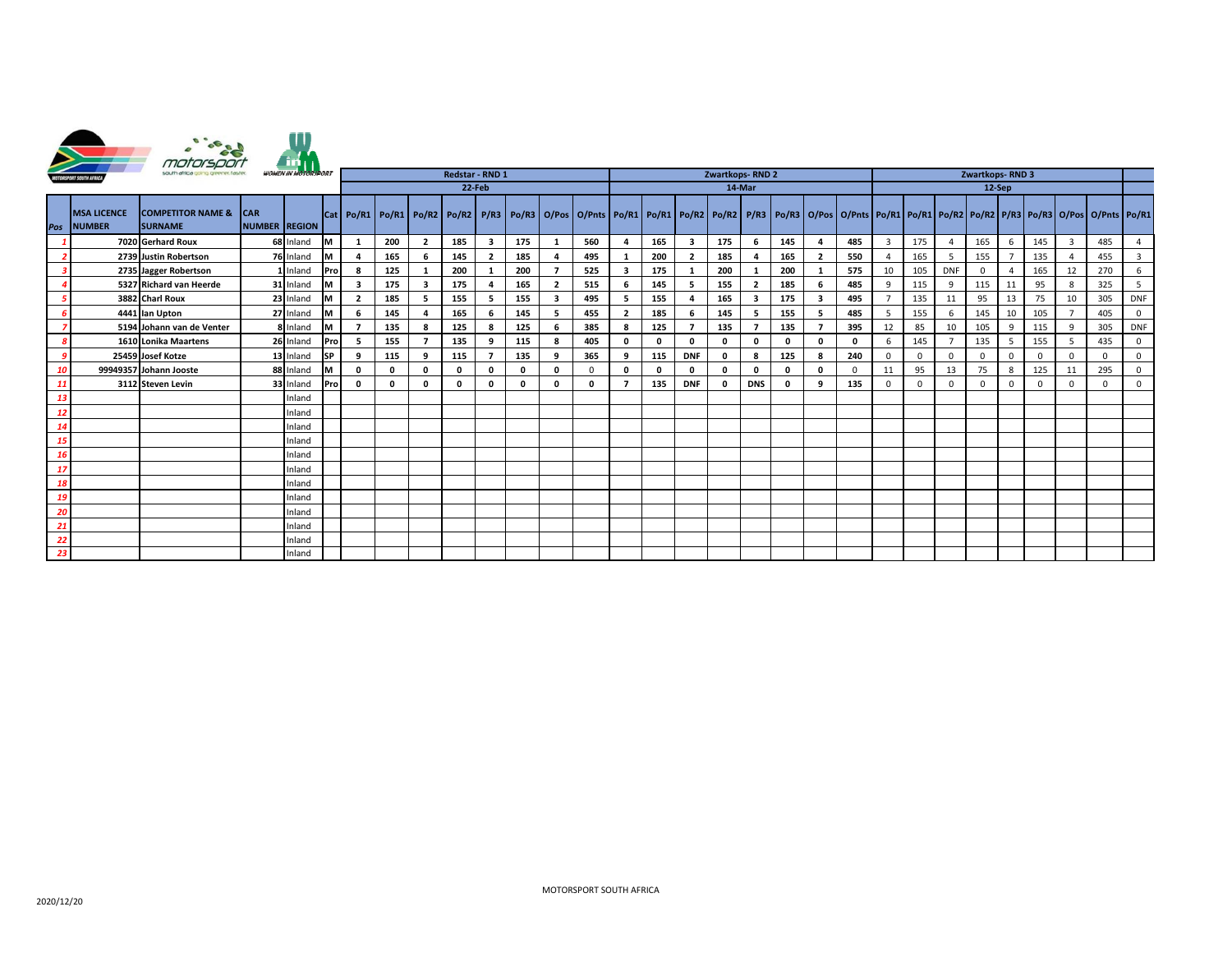|              |                | Redstar - RND 4        |                |     |                |             |              |                        |                              |
|--------------|----------------|------------------------|----------------|-----|----------------|-------------|--------------|------------------------|------------------------------|
|              |                | 14-Nov                 |                |     |                |             |              |                        |                              |
| <b>Po/R1</b> |                | Po/R2 Po/R2 P/R3 Po/R3 |                |     | O/Pos          | O/Pnts      | <b>TOTAL</b> | <b>Drop RND Points</b> | <b>Final Overall Results</b> |
| 165          | 3              | 175                    | $\overline{3}$ | 175 | 3              | 515         | 2045         | $\mathbf 0$            | 2045                         |
| 175          | $\overline{2}$ | 185                    | $\overline{2}$ | 185 | $\overline{2}$ | 545         | 2045         | 0                      | 2045                         |
| 145          | 5              | 155                    | $\overline{4}$ | 165 | $\overline{4}$ | 465         | 1835         | 0                      | 1835                         |
| 155          | 6              | 145                    | 6              | 145 | 5              | 445         | 1770         | 0                      | 1770                         |
| 0            | $\overline{4}$ | 165                    | 5              | 155 | $\overline{7}$ | 320         | 1615         | 0                      | 1615                         |
| 0            | $\mathbf 0$    | $\mathbf 0$            | $\mathbf 0$    | 0   | $\mathbf 0$    | $\mathbf 0$ | 1345         | $\mathbf 0$            | 1345                         |
| 0            | 8              | 125                    | 8              | 125 | 9              | 250         | 1335         | 0                      | 1335                         |
| 0            | $\mathbf 0$    | $\mathbf 0$            | $\mathbf 0$    | 0   | $\mathbf 0$    | $\mathbf 0$ | 840          | 0                      | 840                          |
| 0            | $\mathbf 0$    | $\mathbf 0$            | $\mathbf 0$    | 0   | $\mathbf 0$    | $\mathbf 0$ | 605          | $\mathbf 0$            | 605                          |
| 0            | $\mathbf 0$    | 0                      | $\mathbf 0$    | 0   | $\mathbf 0$    | $\mathbf 0$ | 295          | 0                      | 295                          |
| 0            | $\mathbf 0$    | $\mathbf 0$            | $\mathbf 0$    | 0   | $\mathbf 0$    | $\mathbf 0$ | 135          | 0                      | 135                          |
|              |                |                        |                |     |                |             | $\bf{0}$     | 0                      | 0                            |
|              |                |                        |                |     |                |             | $\mathbf{0}$ | 0                      | $\mathbf{0}$                 |
|              |                |                        |                |     |                |             | $\mathbf{0}$ | 0                      | 0                            |
|              |                |                        |                |     |                |             | $\mathbf{0}$ | $\mathbf 0$            | $\bf{0}$                     |
|              |                |                        |                |     |                |             | $\mathbf{0}$ | 0                      | $\mathbf{0}$                 |
|              |                |                        |                |     |                |             | $\mathbf{0}$ | 0                      | 0                            |
|              |                |                        |                |     |                |             | $\mathbf{0}$ | $\mathbf 0$            | $\bf{0}$                     |
|              |                |                        |                |     |                |             | $\pmb{0}$    | $\pmb{0}$              | $\bf{0}$                     |
|              |                |                        |                |     |                |             | $\mathbf{0}$ | $\mathbf 0$            | 0                            |
|              |                |                        |                |     |                |             | $\mathbf{0}$ |                        | 0                            |
|              |                |                        |                |     |                |             | $\bf{0}$     |                        | $\mathbf 0$                  |
|              |                |                        |                |     |                |             | $\mathbf{0}$ |                        | $\pmb{0}$                    |